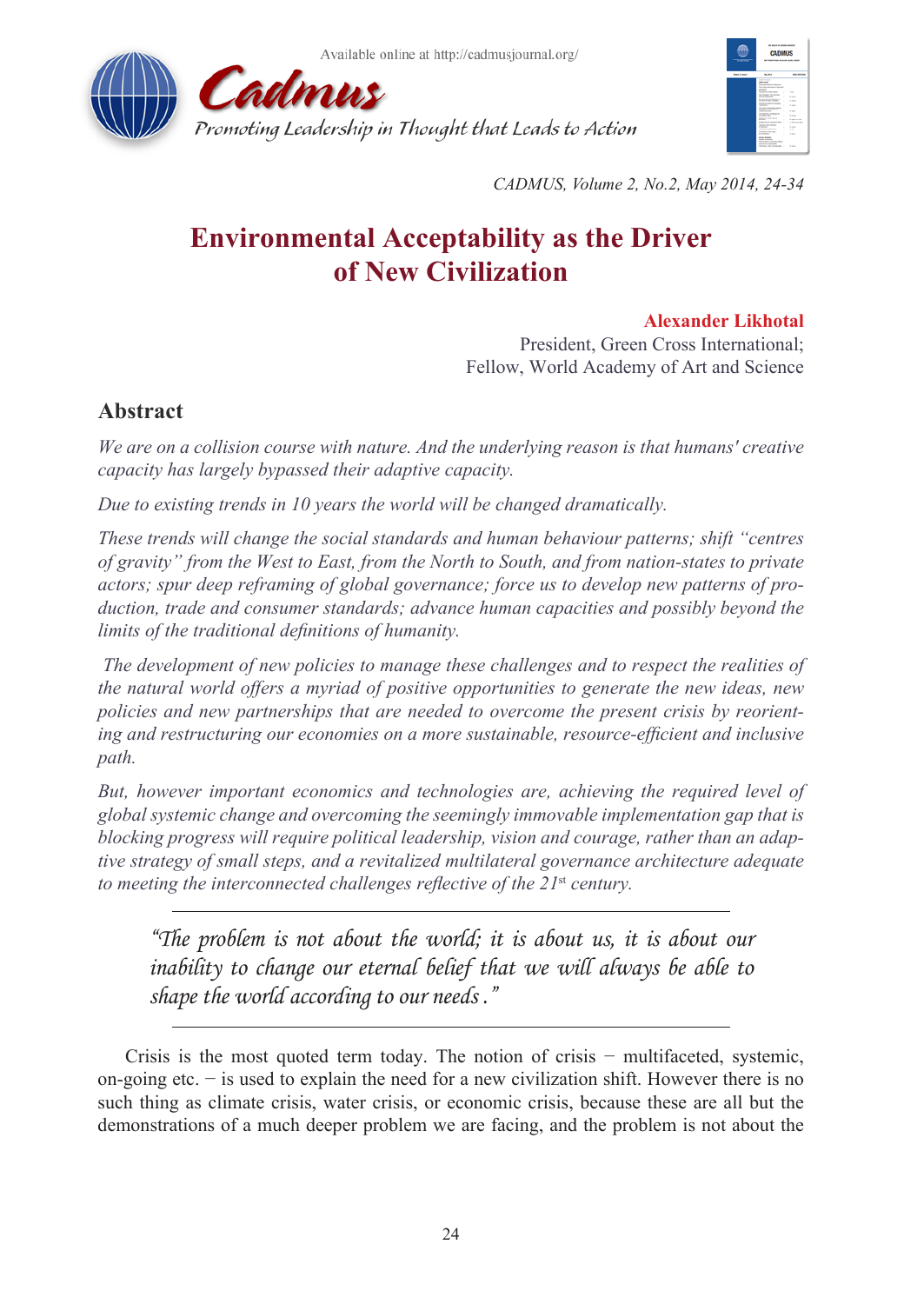world; it is about us, it is about our inability to change our eternal belief that we will always be able to shape the world according to our needs, while we are demanding more than the earth can sustainably provide.

We are on a collision course with nature. And the underlying reason, as I understand it, is that humans' creative capacity has largely bypassed their adaptive capacity.

The problem is also related to the transformation of liberal values.

The modern market economy was a natural outgrowth of the rise of liberalism and political democracy in the West. The extension of freedom and democratic rights to every citizen has gradually led to the emergence of economic democracy as well, in which each individual casts monetary votes according to his individual needs and capacity. In the absence of basic human rights, economic life as we know it today is inconceivable.

But the further evolution of this value has played a trick with civilization. In this consumption driven world mentality of the people has more and more started to be characterized by the belief in economic prosperity as an organic part and the guarantee of human freedom. Material prosperity has become implicitly related to the extent of individual freedom. Personal wellbeing gradually has turned from a tool of liberal values into a competing goal, devaluing these values. That is why the threat to prosperity standards (leading to unbridled economic growth) is seen as the erosion of freedom.

As a result of human development, personal status has become hostage to economic success, distorting the basic civilisation's ethical matrix.

However, due to existing trends and regardless of our acceptance, in 10 years the world will be changed so much that we will be surprised with our current concerns:

- An integrated global economy functioning as a holistic entity will spur deep reframing of global governance;
- IT and communications revolution connecting billions of people to rapidly expanding volumes of data will evolve into a Metaweb that will change social standards and human behaviour patterns;
- A completely new balance of political, economic, and military power will shift "centres of gravity" from the West to East, from the North to South, and from nation-states to private actors;
- A radically new relationship between the aggregate powers of human civilization and the Earth's ecological systems on which humankind depends will force us to develop new patterns of production, trade and consumer standards;
- A revolutionary new set of powerful biological, biochemical, genetic, and material science technologies, synthetic biology and human enhancement will advance human capacities and possibly beyond the limits of the traditional definitions of humanity.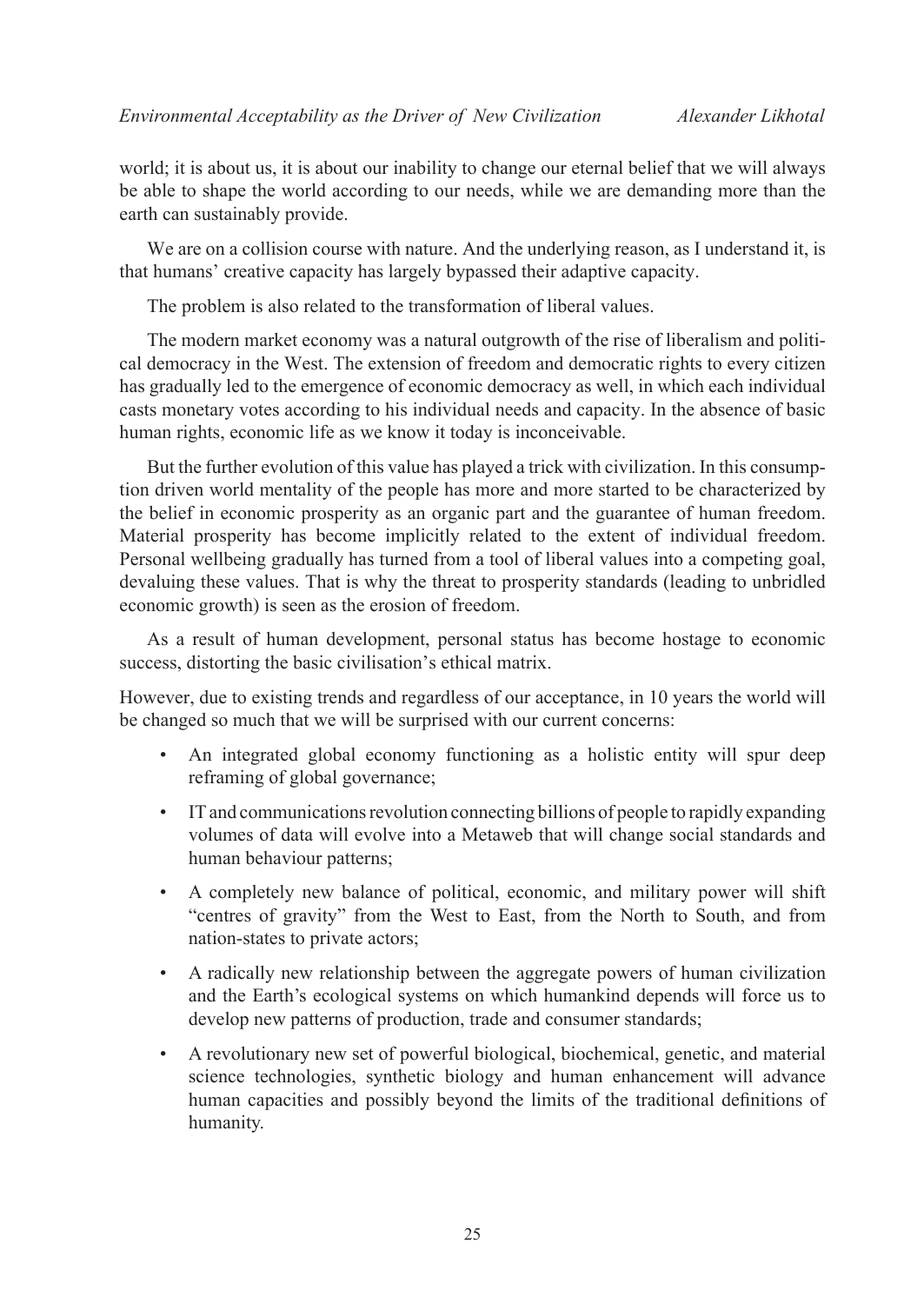What are the immediate, predictable implications of these transformations?

Firstly it should be noted that 95 per cent of urban expansion in the next few decades would take place in the developing world, shrinking the population of the North to just 10% of the world's.

From 1980 to 2009, the global middle class grew by around 700 million people, to 1.8 billion, from roughly 1.1 billion. Over the next 20 years, it is likely to grow by an additional 3 billion.

Exploding growth in the developing world has already created there a vast new middle class, 66% of which will live in Asia by 2030. That is a lot of new consumers! How will they live, eat, shop, and travel? Will they emulate the worst habits of the developed world, or lead the way as better stewards of the planet?

Secondly, current estimates of global GDP are around US\$60 trillion and even at modest per capita growth rates in the emerging economies of the world to meet poverty targets we could easily see a world GDP (as we conventionally measure it today) closer to US\$200 trillion by 2050. Three worlds sitting on our present one world but stretched to the limits with regard to consumption and production patterns.

During the  $20<sup>th</sup>$  century, the world increased its fossil fuel use by a factor of 12, whilst extracting 34 times more material resources. Today in the EU, each person consumes 16 tons of raw materials annually, of which 6 tons are wasted, with half going to landfill. In absolute figures some 65 billion tons of raw materials entered the economic system in 2010, and this figure is expected to grow to about 82 billion tons in 2020.

As a result of our economic activity half the tropical forests in the world – the lungs of our ecosystems – are gone; by 2030, at the current rate of harvest, only 10% will be left standing. Ninety per cent of the big fish in the sea are gone, victim to wanton predatory fishing practices.

We are polluting our lakes, rivers and streams to death. Every day, 2 million tons of sewage and industrial and agricultural waste are discharged into the world's water resources.

A comprehensive recent global study, published in 2010 in *Nature,* reported that 80% of the world's rivers are now in peril, affecting 5 billion people on the planet. Fully one-third of global water withdrawals are now used to produce biofuels, enough water to feed the world.

There is no possibility of proving the linkage between economic activity and natural disasters, but the frequency and intensity of the natural disasters have so increased in recent decades that it would be a little incautious to deny such a link. There were 78 recorded disasters in 1978; last year there were 385, and during the last two years we have already witnessed five mega-disasters. Recently, Hurricane Sandy was a reality check in the United States, putting a very clear climate change imprint on the results of the electoral campaign for the first time.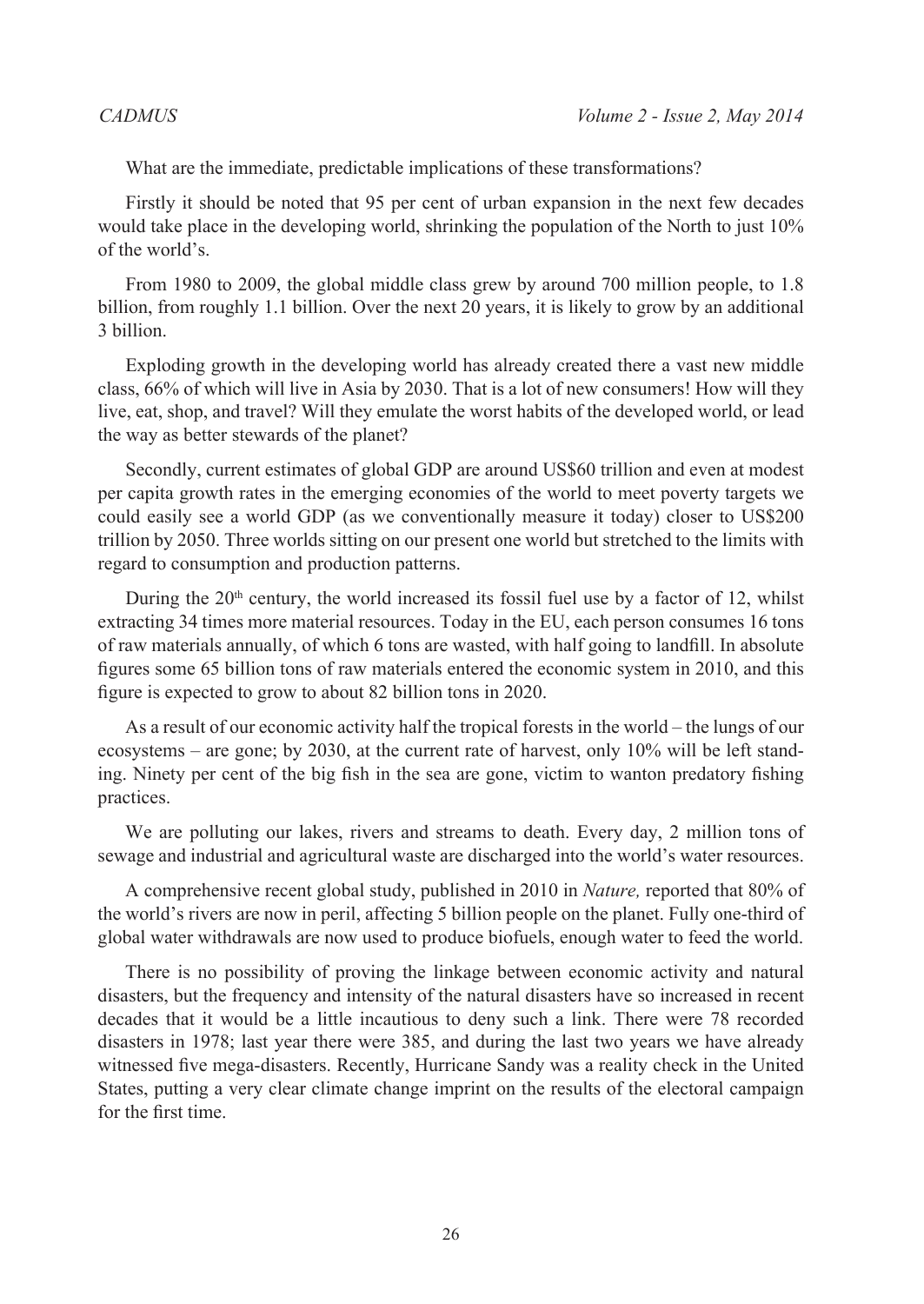A lot has already been said about climate change, and I think we need to realize that if we fail to put a price on and reduce carbon emissions now, and if we continue to rely mainly on fossil fuels, we will damage our economy. This is not just an assumption; those who argue the converse are failing to account for the costs of damage already caused by climate change. Just five years ago, Stern Report assumed that by the year 2100, 1-2% of global GDP would be gone if temperatures increased by 2.5 degrees Celsius.

A 2012 study by the DARA group and the Climate Vulnerability Forum concluded that failure to act on climate change already costs the world economy 1.6% of global GDP amounting to US \$1.2 trillion in forgone prosperity a year, while rapidly escalating temperatures and carbon-related pollution will double costs to 3.2% of world GDP by 2030 – rising to 11% of GDP for Least Developed Countries. Therefore, the costs of failing to price carbon and reduce emissions are already very real, not to say that climate change and the carbon-intensive economy are leading global causes of death today, responsible for five million deaths each year – 400,000 due to hunger and communicable diseases aggravated by climate change and 4.5 million carbon economy deaths, due mainly to air pollution.

Next. A new digital revolution is coming, this time in fabrication. It draws on the same insights that led to the earlier digitization of communication and computation, but now what is being programmed is the physical world rather than the virtual one. Digital fabrication will allow individuals to design and produce tangible objects on demand, wherever and whenever they need them. Widespread access to these technologies will challenge traditional models of business, trade, and consumer behaviour.

Wohlers Report 2013, published by Wohlers Associates as an in-depth analysis of the worldwide additive manufacturing industry, reported earlier this year that the market for 3D printing (used interchangeably with additive manufacturing) in 2012, consisting of sales of all products and services worldwide, grew 28.6 per cent to \$2.204 billion, up from \$1.714 billion in 2011. Wohlers Associates expects strong double-digit growth to continue over the next several years, forecasting the market to approach \$6 billion by 2017 and reach \$10.8 billion by 2021.

Lux Research, publisher of another report that analyses 3D printing's commercial potential, has forecasted that 3D printing would grow into an \$8.4 billion market by 2025 (up from \$777 million in 2012), with sales of products and services to the automotive, medical, and aerospace industries leading the way. The report, titled *Building the Future: Assessing 3D Printing's Opportunities and Challenges* predicts rapid and widespread adoption for medical applications as 3D scanning technologies, printers, and materials fall in price. The medical market, pegged at \$11 million in 2012, is projected to grow to \$1.9 billion by 2025.

Already today changing 30% of personnel in manufacturing produces 25% gain in productivity and 56% of corporations of US and Europe are ready to switch to robotechnics. So far only the lack of adequate technology prevents this.

Current understanding of the relationship between employment and technological change is insufficient, and adjustment to this structural shift in the nature of work has been slow.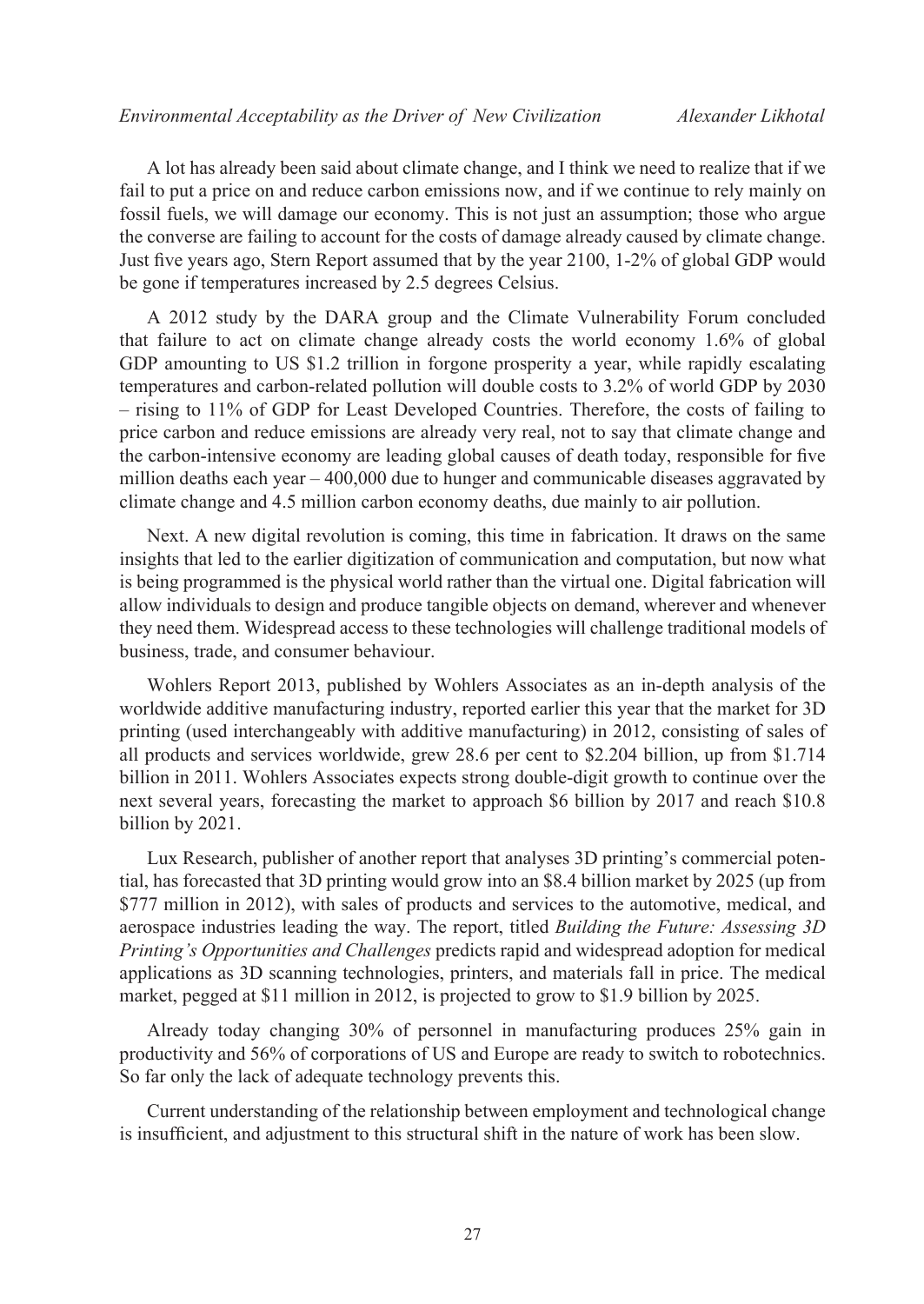Many countries, companies and institutions continue to believe that the market will correct employment disparities. This view may be too optimistic, especially with a deficit of high-skilled workers and insufficient supply of jobs for low and medium skilled workers.

Production requires consumers but the revolution in robotics and energy will make many old professions extinct. How to stimulate the demand and provide the unemployed with work and livelihood in these circumstances? The problem will be not to supply consumers with necessary goods, but rather how to ensure that products have sufficient number of consumers.

Economic models and political systems built upon a desire for "full employment" will require revision. There is evidence of movement towards a more fluid employment relationship, whereby people are holding portfolios of activities, including paid employment, unpaid employment such as internships or volunteering, self-employment, and caring for children or the elderly.

Steady adoption of a portfolio of activities may lead to a different view on economic output and performance generated by the workforce, and shift tax and regulatory burdens away from labour in order to facilitate an inclusive, productive and flexible workforce fit for this century.

Therefore, one of the major problems for the world economy will be employment policy.

But not only the world will differ; we are transforming ourselves – we will differ!

The hourly Internet traffic will soon exceed the annual internet traffic of the year 2000!

The world's ICT ecosystem uses electricity equal to the combined annual power generation of Japan and Germany − as much electricity as was used for global illumination in 1985. The ICT ecosystem now approaches 10% of world electricity generation. Or in other energy terms, the zettabyte era already uses about 50% more energy than global aviation uses. Reduced to personal terms, although charging a single tablet or smartphone requires a negligible amount of electricity, using either to watch an hour of video weekly consumes annually more electricity in the remote networks than the power consumption of two new refrigerators in a year.

Computers have become a part of our lives. All praise this as an enormous achievement. The achievements are undeniable and plenty. But what about the downside of this transformation?

Evidence is piling up that our reliance on Internet-based digital appliances and functions, such as the search window on your smartphone, affects not just the way we live; it affects our ability to think. In the December 2011 issue of *Scientific American,* Daniel M. Wegner and Adrian F. Ward explore the phenomenon in "How Google is Changing Your Brain."

Internet, Google Glass, 24/7 online, direct intelligence interconnectivity: are we becoming part of a Meta-web? Looks like soon we will have to pay not to be online!

Computer − mobile computer or wearable computer − contextual web will soon be guessing and then probably shaping your interests and social targets.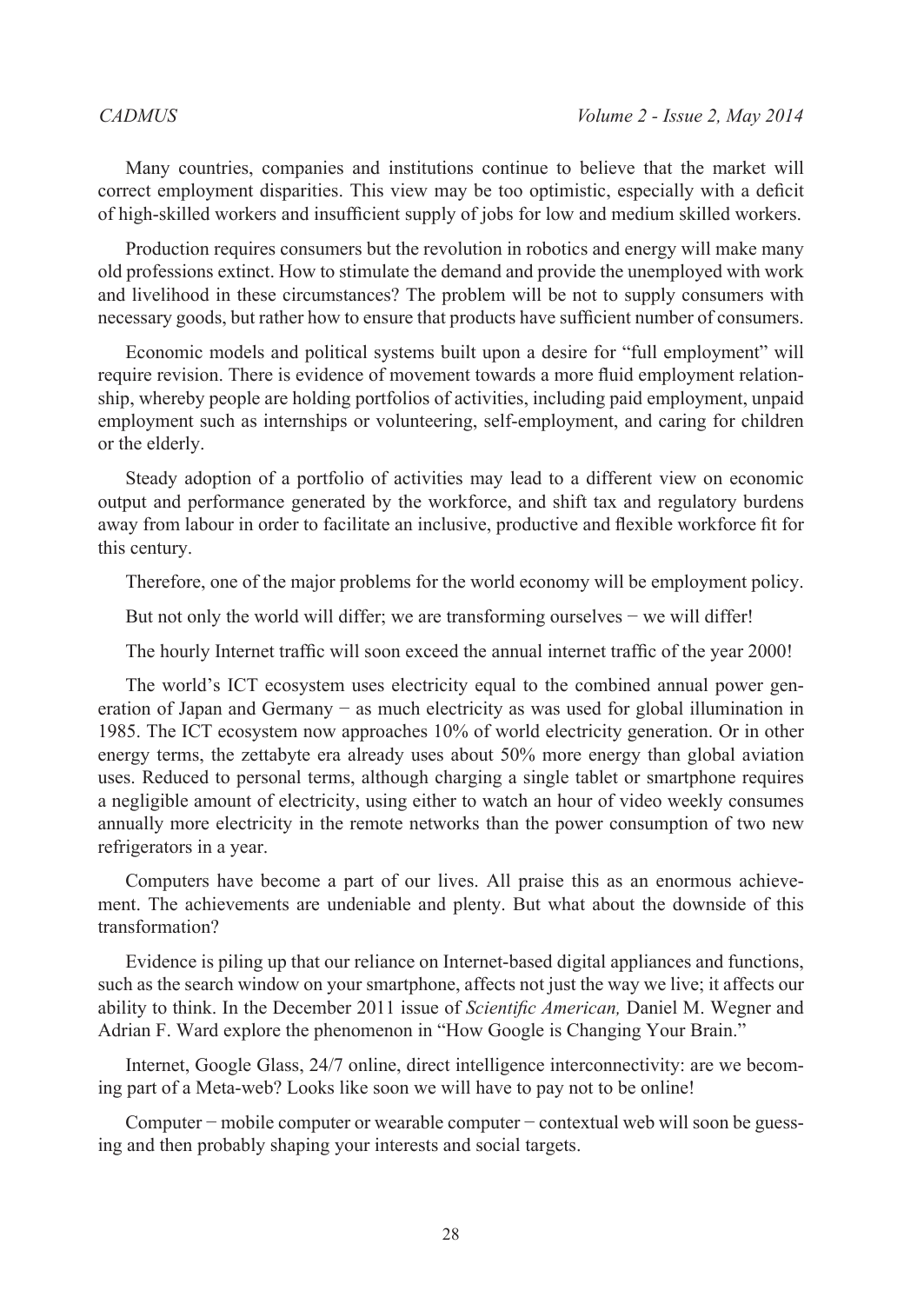Will humans become part of a giant "global software", a real and not a virtual matrix?

"Human! We used to be exactly like them. Flawed. Weak. Organic. But we evolved to include the synthetic. Now we use both to attain perfection. Your goal should be the same as ours." – Borg Queen, Star Trek: First Contact

What will happen to our individuality? Personality? Creativity? Goodbye, soul-searching: hello, facts-at-fingertips?

Social networks have reduced our vocabulary from 200,000 words to 20 words. Faulkner has become too difficult, Tolstoy – too long, too boring...

Already today half of the adult population in Russia do not read books at all. A lot more are "undecided". Another 6% responded to the poll saying they read "one a year", I suppose they lied, ashamed to say they do not read at all.

Russia is not unique. According to recent polls sixty per cent of Americans have not read a book since leaving school. Only 6 percent now read even one book a year. According to a very familiar statistic that cannot be repeated too often, the average American's day includes six minutes playing sports, five minutes reading books, one minute making music, 30 seconds attending a play or concert, 25 seconds making or viewing art, and four hours watching television.

We have stopped writing. Why bother? There are convenient computer buttons. Psych neurologists argue that handwriting, fine motor mental skills, fine finger movements reflect the subtle movements of one's mind and soul, the subtlety of perception ... But who will listen to neuropsychiatry today? Only a "modern luddite" would believe that it is necessary to write in their great-grandfathers' way and voluntarily give up the "achievements of civilization"! Every day we have new gadgets that make our lives more and more comfortable and convenient!

But it's a fact that psychomotor retardation (also known as "psychomotor impairment" or "motor mental retardation") involves a slowing-down of thought in an individual.

In order to write a letter, one needs many times higher intelligence, a fundamentally different intelligence, than the intelligence required to push the buttons. Writing a letter requires a complex combination of movements of the mind and muscles. Just compare: fingers (and soul) of the violin virtuoso – and finger, pressing the play button on a machine... You can train a hare to push buttons in the circus. Try to teach it to write….

As a result already today if you google Homer you might get more references to Simpsons than to the great blind author of the Iliad and the Odyssey, and if you try Caesar you risk to get more Caesar salad recipes than references to the great historical general.

Consumption has become the god of our civilization. Last year an American shocked the audience of the NBC "The Docs" show when he offered to sell his left testicle for 35 thousand dollars in order to buy a Nissan 370Z sports car. In Goethe's *Faust* the devil seduced man; today people stand in line to be seduced by consumption.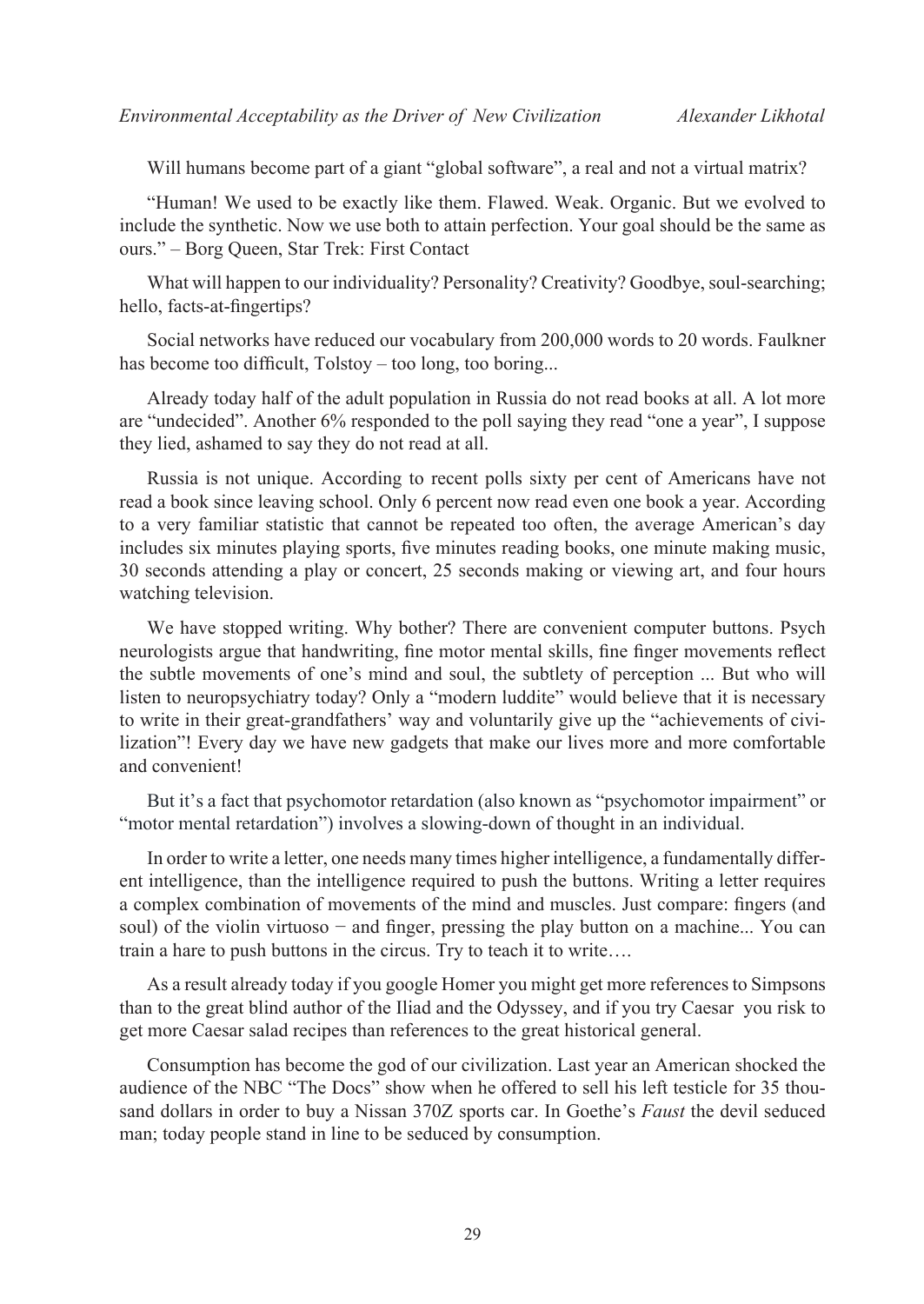All these developments will dramatically and inevitably exacerbate the dual challenge of stimulating the growth needed to provide jobs and well-being to citizens, and of ensuring that the quality of this growth leads to a sustainable future.

One obvious conclusion is that the expected increase in demand cannot be met, unless there is nothing less than a revolution in the way we use natural resources. Our economy will require a fundamental transformation within a generation – in energy, industry, agriculture, fisheries and transport systems, and in producer and consumer behaviour.

*"When a system is fundamentally flawed, making it more efficient or accountable will not solve the problem."*

Euphemisms like 'green economy' or 'shared sustainable growth' will not help. When a system is fundamentally flawed, making it more efficient or accountable will not solve the problem. This model locks the world in continuing crisis − social injustice and the danger of environmental disaster. What we need today is to decouple economic growth from the use of energy and materials; simply increasing resource efficiency will not take us where we want to be. I am not questioning the objective of increasing energy and resource efficiency; essentially, we have no choice. What has to be questioned, however, is how production and consumption are being organized today.

Rapid price increases experienced for many commodities and energy in recent years are already encouraging businesses to develop more efficient processes, but price signals will not be enough to stimulate a wide-spread transition to a new model.

In searching for new models for economic development, two important issues must be distinguished and addressed. First, how to produce more in order to meet increasing demand while making less of an impact on resources (often referred to simply as "decoupling"). Second – even more fundamental – how to limit the increase in overall demand. The challenge is immense as currently we are in a completely contradictory situation where the more successful we are at promoting growth on the existing model, the greater and quicker will be the environmental and social disaster. We need a total reversal of fortunes. Fortunately, many good and workable ideas are already in the pipeline, and beginning to be operationalized. The opportunities for innovation and creativity are enormous.

One emerging solution focuses on the creation of a circular economy (detailed in the works of Walter Stahel, Karl Wagner, Anders Wijkman and the MacArthur Foundation). Today's business models are based on maximizing the volume of sales of different products. In a circular economy model, sales of products would be largely replaced by leases, combined with exceptional service. Since responsibility for the material used in a product remains with the manufacturing company, strong incentives are created to fully exploit the material as long as possible to earn maximum return on what already has been produced. This results in vastly decreased consumption of both raw materials and energy, and therefore less CO<sub>2</sub> emissions and waste. Meanwhile, profitability rises: a win-win proposition. Some large corporations are already embracing the circular approach: Rolls Royce has replaced sales of jet engines to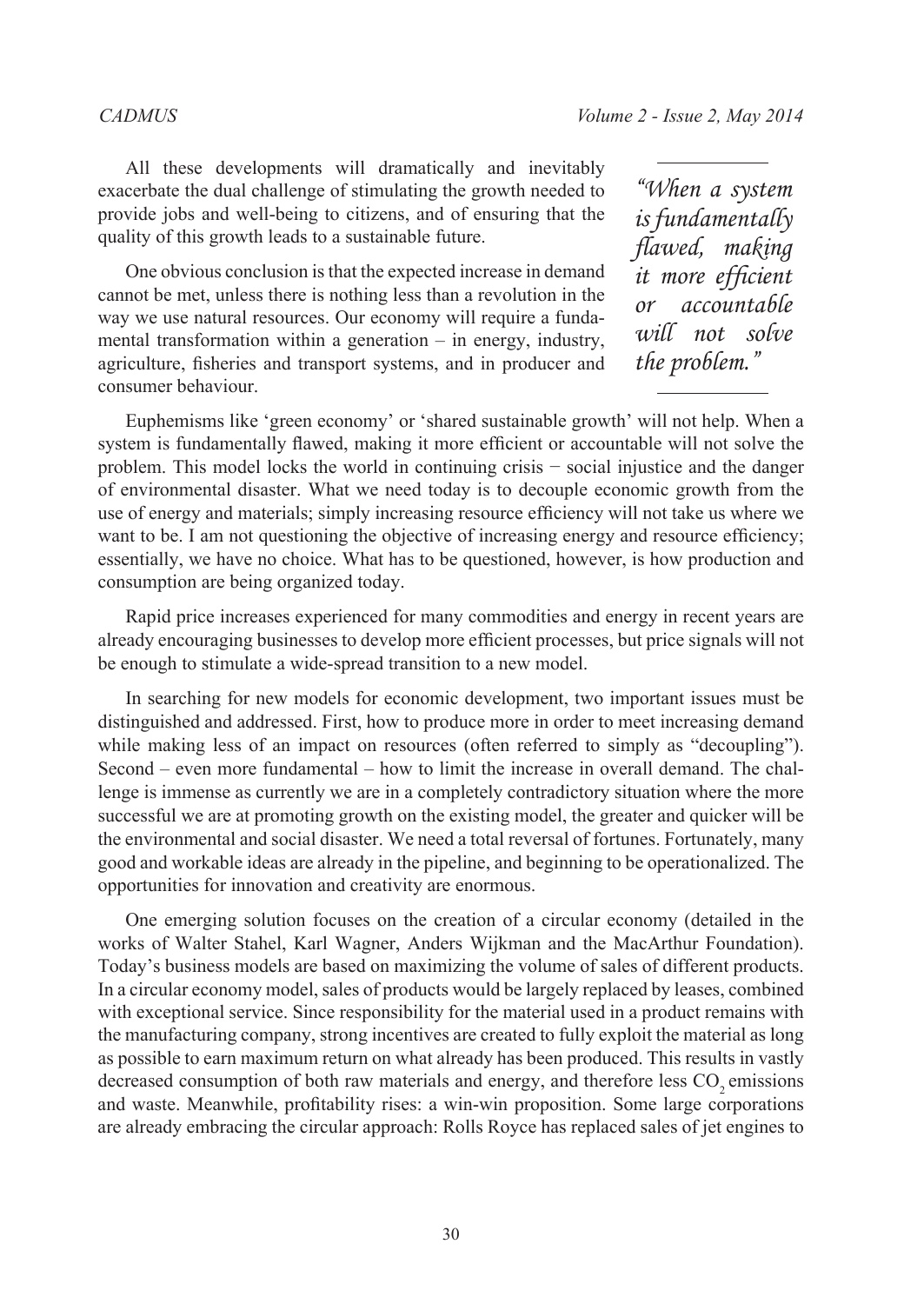some airlines with leases; Michelin rents car tires for heavy vehicles and is responsible for their being maintained, upgraded and recycled as waste product; and Xerox offers copying services instead of selling photocopiers.

Another key component of a circular economy is the maximizing of recycling, reusing and reconditioning – rates of which remain senselessly low. According to a report released in 2011 by the UNEP, recycling rates of metals are far lower than their potential for reuse. Less than one-third of some 60 metals studied have an end-of-life recycling rate above 50% and 34 elements are below 1% recycling, yet many of them are crucial to clean technologies such as batteries for hybrid cars and the magnets in wind turbines. For example,  $CO<sub>2</sub>$ emissions are reduced by more than 90% when aluminium scrap is used instead of bauxite, but only one-third of aluminium demand is supplied by secondary production. The primary production of tin requires 99% more energy than secondary production, but the recycling rate is less than 15%. Putting valuable, reusable metals into landfills is a terrible waste. In addition, an estimated 50 million tonnes of electrical waste is generated each year and no more than 15-20% is being recycled. The rest ends up in landfills or incinerators. This e-waste is hazardous but also a potential source of valuable and scarce rare Earth materials vital for manufacturing smartphones and tablets.

The MacArthur Foundation's report *Towards a Circular Economy* was presented in early 2012 and backed by a group of leading multinationals, including B&Q, British Telecom, Cisco and Renault. It states that:

*"A circular economy is an industrial system that is restorative by intention and design. In a circular economy, products are designed for ease of reuse, disassembly and refurbishment – or recycling – with the understanding that it is the reuse of vast amounts of material reclaimed from end-of-life products, rather than the extraction of new resources, that is the foundation of economic growth. Moreover, the circular economy shifts towards the use of renewable energy, eliminates the use of toxic chemicals, which impair reuse, and aims for the elimination of waste through the superior design of materials, products, systems, and, within this, business models."*

That such a fundamental shift in perspective, away from the industrial system we have today, is supported by a group of multinational companies, and attracted attention at the 2013 World Economic Forum in Davos, is a sign that these concepts are gaining traction. While there is still significant private sector resistance to change, many forward-looking businesses are accepting that indefinite material growth on a planet with finite and often fragile natural resources cannot be sustainable, and that by embracing sustainability they can both reduce risk and exploit opportunities for new markets.

For example, in recent years, General Electric has earned large profits from its "Ecomagination" energy-efficient products. Siemens is also focusing on the rapid expansion of markets for sustainable products, energy efficiency, and greener buildings. The rapid growth of the renewable energy sector worldwide has been driven in part by big technology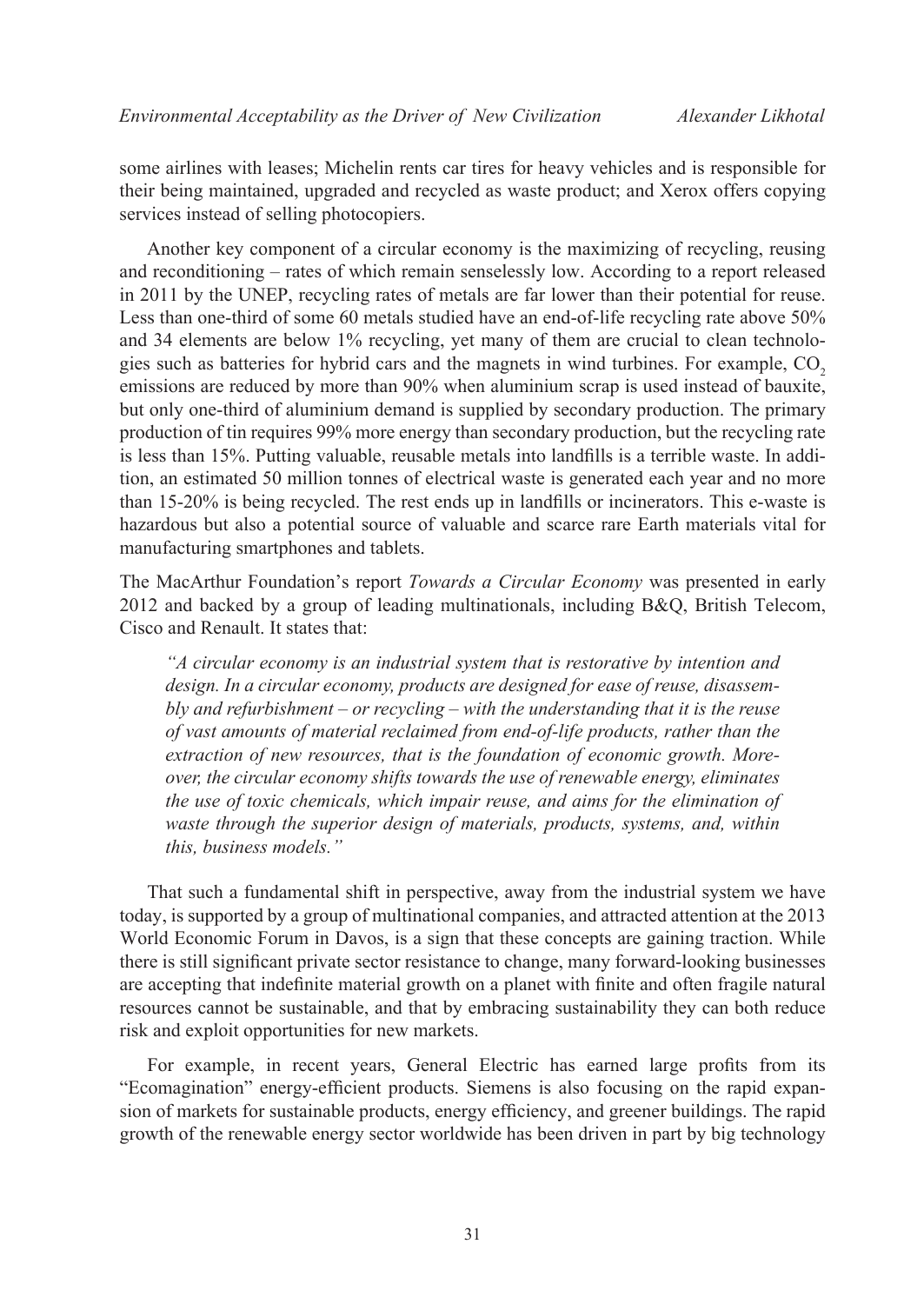companies, including Google, Microsoft and Apple, investing in clean alternatives to power their own operations.

Complementary to the rise in interest in the circular economy is the rise of "collaborative consumption" initiatives, particularly in urban areas. Businesses such as Zipcar, City bikes, Freecycle, AirBnB and Ebay are creating communities of people sharing resources, avoiding waste and saving money. They are examples of positive behaviour change precipitated by self-interest as well as a desire to be more environmentally and socially responsible.

Another business concept that is gaining attention is companies pledging to become "net positive", meaning that their positive impacts on the environment and society should outweigh

*"A fundamentally new transformational leadership and political will are what is most needed to provide effective responses to these new challenges."*

the negative ones. Early (partial) espousers of this initiative include Coca-Cola, which aims to be net positive on water for its bottling process, and BT, which aims to be net positive on carbon emissions. So far, no large company has been able to claim to be net positive over its entire operation, but it is a start.

The next question is, how can these isolated initiatives be massively scaled up to propel society in the direction of a more resource and energy efficient, inclusive economy? How can we move society in the direction of the circular economy? Because relying on pricing mechanisms alone will not be enough.

A fundamentally new transformational leadership and political will are what is most needed to provide effective responses to these new challenges. So far, government claims to prioritize sustainability have been largely rhetorical and have failed to set out clear, practical action plans. Counteracting the formidable economic forces that still benefit from current production systems (i.e., increasing revenue by selling more stuff) will take coordinated, proactive policy action on many fronts. Creating the right incentives and conditions will in turn motivate (or obligate) businesses to do what they do best – innovate and create new markets.

Rapid price increases experienced in many commodities and the energy sector in recent years are already encouraging businesses to develop more efficient processes, but price signals will not be enough to stimulate a widespread transition to a more sustainable economy. This transition will create a great deal of temporary dislocation, and there will inevitably be some losers in the process. Policies will therefore not only have to give clear incentives, but also be able to manage the resulting change, as well as considerable resistance and opposition.

Proponents of new development and business models have put forward a number of "framework ideas" (Club of Rome, WAAS):

## *(i) Reorienting markets by valuing natural and social capital*

Our economies are based on incorrectly measuring and valuing a wide range of goods and services essential to maintaining a safe, secure and sustainable planet. This systematic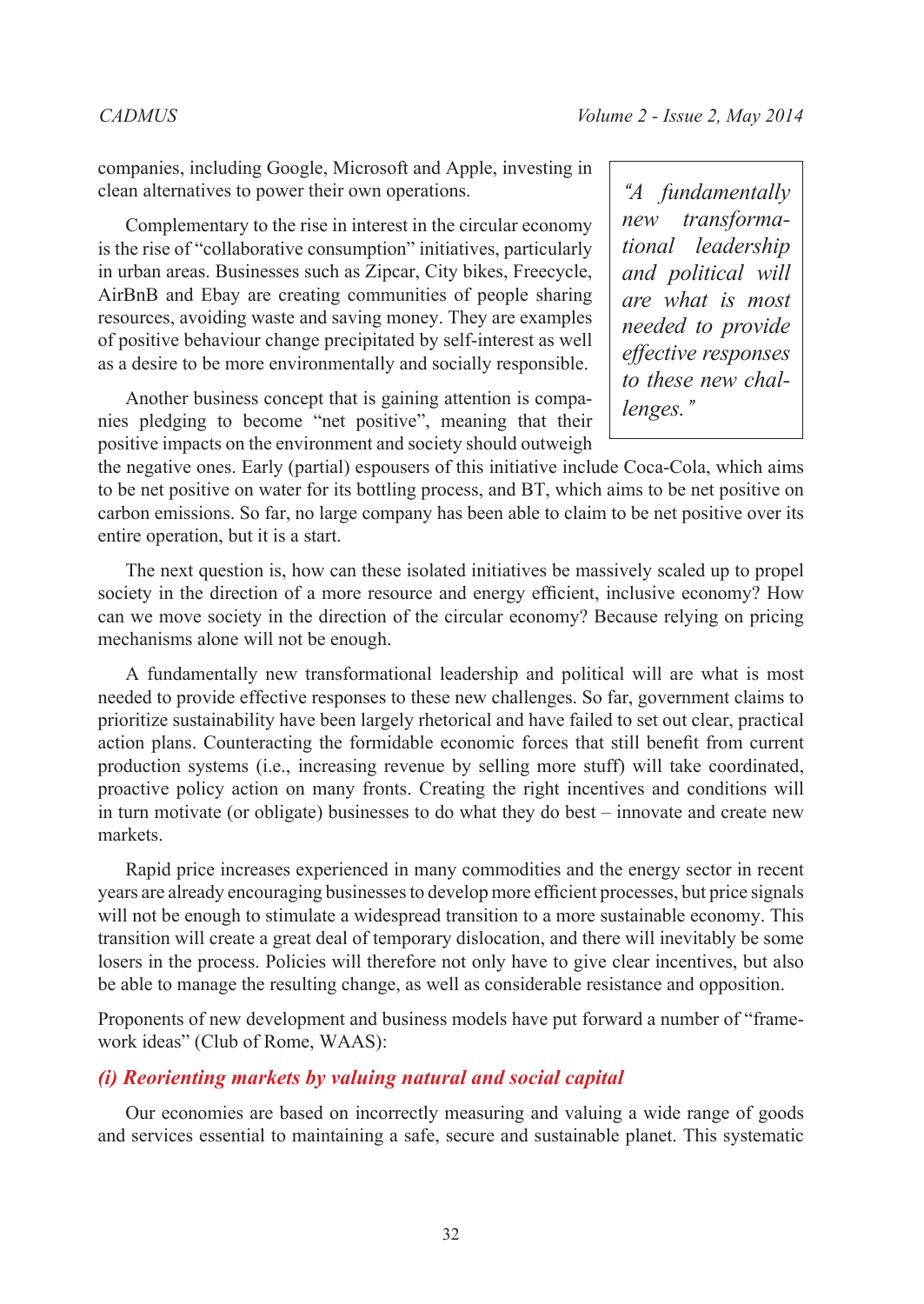inadequate valuation (both under and over) is at the root of many major problems, such as the degradation of ecosystems, depletion of biodiversity and the destabilization of the social fabric of families and communities. Natural and social capital must be properly valued in economic terms in order for the economy to be "real" and to be built on real values. This will result in energy price increases, as the social and environmental cost of carbon and water use is taken into account, but this will accelerate integrated solutions to climate and energy challenges. The most vulnerable in society can be protected from the impacts of these changes.

*"Overcoming the seemingly immovable implementation gap that is blocking progress will require political leadership, vision and courage."*

# *(ii) Creating an alliance of sustainability winners*

Create an alliance of the speedy ones, of the "game winners"; there is no need to wait for everybody (including traditional energy suppliers) to wake up to this call. The "carbon justice" approach can propel low carbon technologies to the South. An alliance of champions on effective climate policy from Europe, Asia and leading "developing countries" (90% of the world's population) can help provide the revolutionary shift needed to recalibrate our economy, protect our environment and achieve sustainable development. The "early birds" will be the best placed to seize the opportunities of transition and develop strong markets and new jobs in innovative industries.

### *(iii) Governments acting as custodians of public interest*

A prosperous and stable society requires a proper balance between, on the one hand, the role of the market to stimulate innovation and the effective use of resources and, on the other, the role of government as the custodian of the common interest. Governments should provide a clear and predictable framework of law, supervision and regulation within which the markets can operate to achieve a balance between private rights and benefits and the prosperity of the community. Strong regulatory mechanisms that can safeguard common public interests are urgently needed.

In addition, several policy instruments that could help maximize our chances to shift towards a sustainable, equitable and "happier" world by triggering the necessary transition include:

- Agreeing on ambitious, binding targets for resource efficiency to encourage the maximum reuse and recycling of materials;
- Promoting innovation by giving priority to sustainable design and closed material loops;
- And reforming tax, for example, by lowering taxes on labour and raising them on the use of virgin materials.

The development of new policies to manage the challenges and to respect the realities of the natural world offers a myriad of positive opportunities to generate new ideas, new policies and new partnerships that are needed to overcome the present crisis by reorienting and